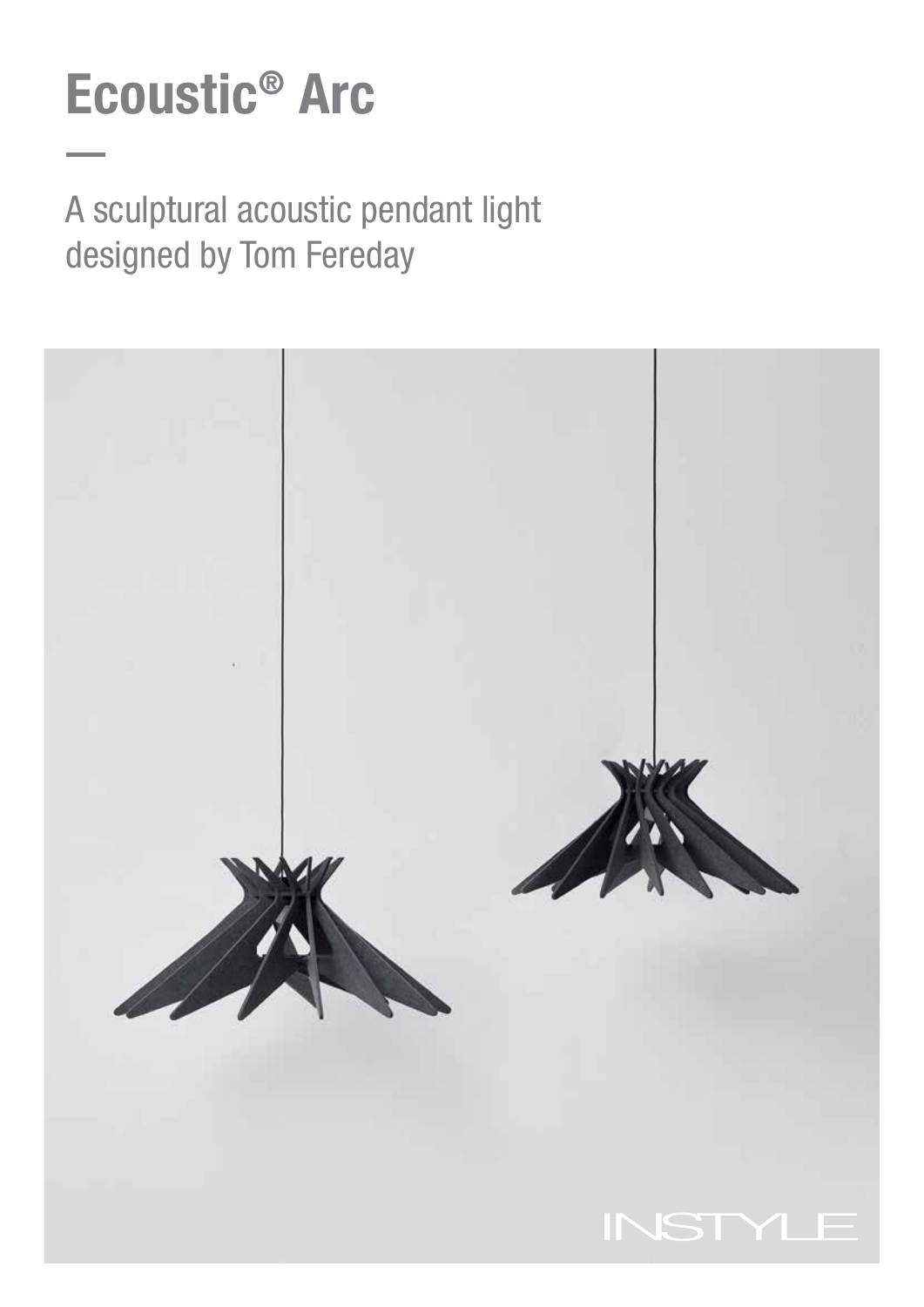## Ecoustic® Arc by Tom Fereday



| PRODUCT            | Ecoustic <sup>®</sup> Arc Pendant Light                                                                                   |
|--------------------|---------------------------------------------------------------------------------------------------------------------------|
| <b>DESCRIPTION</b> | Designed by Tom Fereday, a sculptural acoustic<br>pendant light, ideal as an individual setting or<br>grouped in clusters |
| COMPOSITION        | 100% PET                                                                                                                  |
| <b>DIMENSIONS</b>  | Available in two sizes, small and large<br>S: 875mm (w) x 400mm (h)                                                       |

- L: 1000mm (w) x 500mm (h) Profile blade thickness: 9mm ACOUSTIC The raw material Ecoustic<sup>®</sup> SC 9mm panel
	- achieves NRC 0.85 / αw 0.78 (200mm airgap)



| $LIGHTFASTNESS \rightarrow 7$<br>ISO 105-B02 |                                                                                  |                  |
|----------------------------------------------|----------------------------------------------------------------------------------|------------------|
| <b>FIRE RATINGS</b><br>AS/NZS 1530.3         | lgnitability<br><b>Spread of Flame</b><br><b>Heat Evolved</b><br>Smoke Developed | 9<br>0<br>3<br>հ |
| AS/ISO 9705                                  | <b>BCA Group 1</b><br>SMOGRA < 100                                               |                  |
|                                              | NZBC Group 1-S                                                                   |                  |
| <b>ASTM E84</b>                              | Class C                                                                          |                  |
| <b>APPLICATION</b>                           | Acoustic pendant light                                                           |                  |
| ORIGIN                                       | Made in Australia                                                                |                  |

#### **BENEFITS**

Designed for the Environment



Warranty: A 12 month warranty is provided against manufacturing defects. This applies to internal installation only, outdoor use will void any warranty.

Building Rating Systems: Arc will contribute the following points for Green Star, LEED  $+$  WELL building standards.

| <b>Criteria</b>                                        | Green<br><b>Star</b> | <b>LEED</b> | WELL |
|--------------------------------------------------------|----------------------|-------------|------|
| Low VOC                                                |                      |             |      |
| <b>Stewardship - Recycling</b>                         |                      |             | NА   |
| <b>Cradle to Cradle Bronze</b><br><b>Certification</b> |                      |             |      |
| <b>Declare Label</b>                                   | NА                   |             |      |
| <b>Manufacturer EMS</b>                                |                      | NΑ          | NА   |
| <b>Toxic Material Reduction</b>                        | NΔ                   | NΔ          |      |

| <b>HOW TO SPECIFY</b> |                                         |
|-----------------------|-----------------------------------------|
| <b>DESIGN</b>         | Ecoustic <sup>®</sup> Arc Pendant Light |
| <b>SIZE</b>           | Small or Large                          |
| <b>COLOUR</b>         | Select from SC 9mm colours              |

Please contact your local representative for CAD Drawings

#### INST Υ